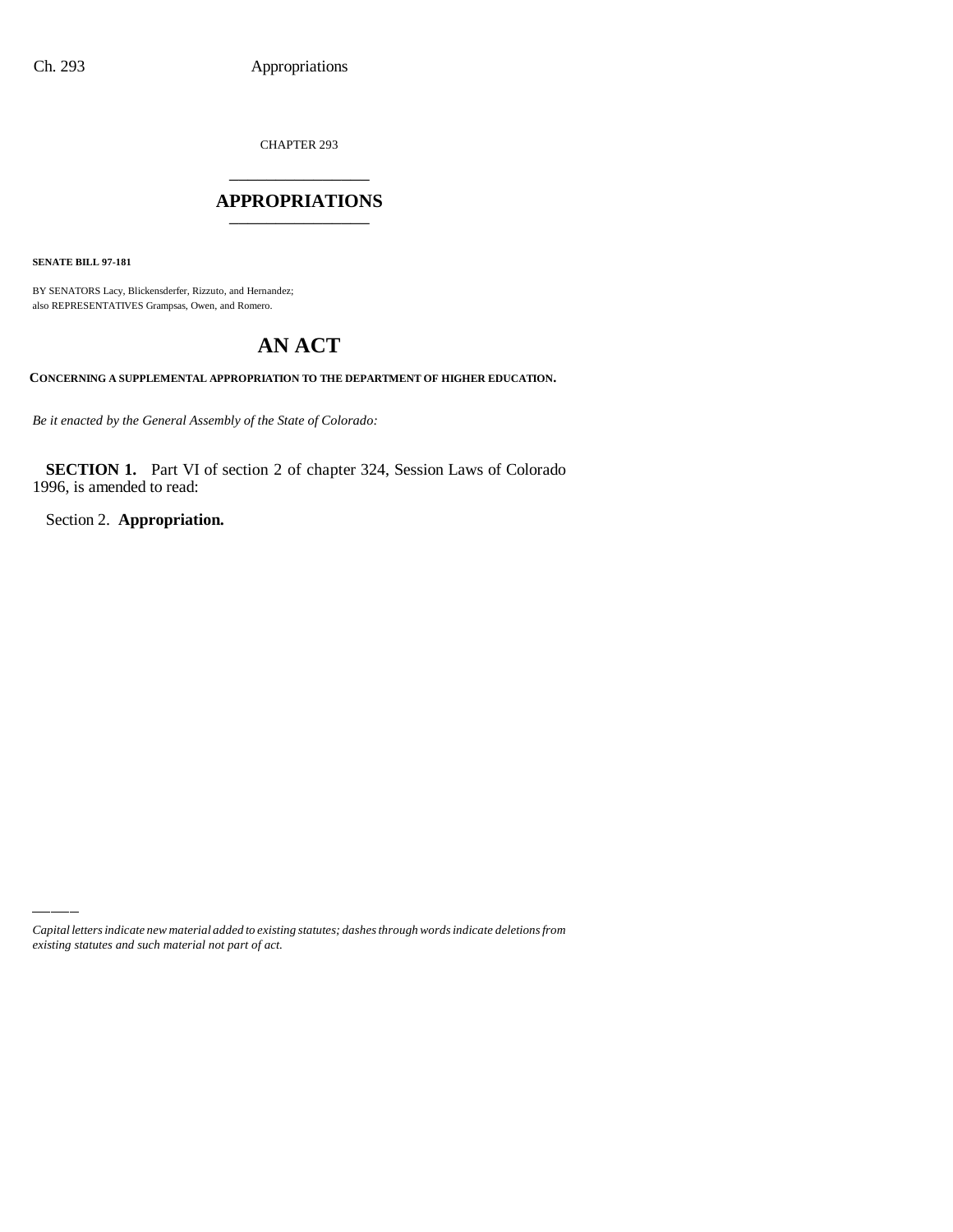|                 |       |             | APPROPRIATION FROM |              |               |              |  |  |
|-----------------|-------|-------------|--------------------|--------------|---------------|--------------|--|--|
|                 |       |             | <b>GENERAL</b>     |              | CASH          |              |  |  |
| ITEM &          |       | GENERAL     | <b>FUND</b>        | CASH         | <b>FUNDS</b>  | FEDERAL.     |  |  |
| <b>SUBTOTAL</b> | TOTAL | <b>FUND</b> | <b>EXEMPT</b>      | <b>FUNDS</b> | <b>EXEMPT</b> | <b>FUNDS</b> |  |  |
|                 |       |             |                    |              |               |              |  |  |

#### **PART VI DEPARTMENT OF HIGHER EDUCATION**

| (1) DEPARTMENT ADMINISTRATIVE OFFICE |         |         |                       |                 |       |
|--------------------------------------|---------|---------|-----------------------|-----------------|-------|
| Health, Life, and Dental             | 298,936 | 235,078 | $33,017$ <sup>a</sup> | $27,285(T)^{b}$ | 3,556 |
| Short-term Disability                | 9.709   | 9,668   | 41 <sup>a</sup>       |                 |       |
| Salary Survey and                    |         |         |                       |                 |       |
| Anniversary Increases                | 211,272 | 200,624 | $10.648^{\circ}$      |                 |       |
| Workers' Compensation                | 15,076  | 14,093  | 983 <sup>a</sup>      |                 |       |
| Legal Services for 661 hours         | 31,362  | 31,362  |                       |                 |       |
| Purchase of Services from            |         |         |                       |                 |       |
| <b>Computer Center</b>               | 2,125   | 2,125   |                       |                 |       |
| Payment to Risk Management           |         |         |                       |                 |       |
| and Property Funds                   | 9,192   | 8,515   | $677$ <sup>a</sup>    |                 |       |
|                                      |         | 577,672 |                       |                 |       |

a These amounts shall be from the various sources of cash funds throughout the Department.

b This amount shall be from Limited Gaming revenue received by the State Historical Society.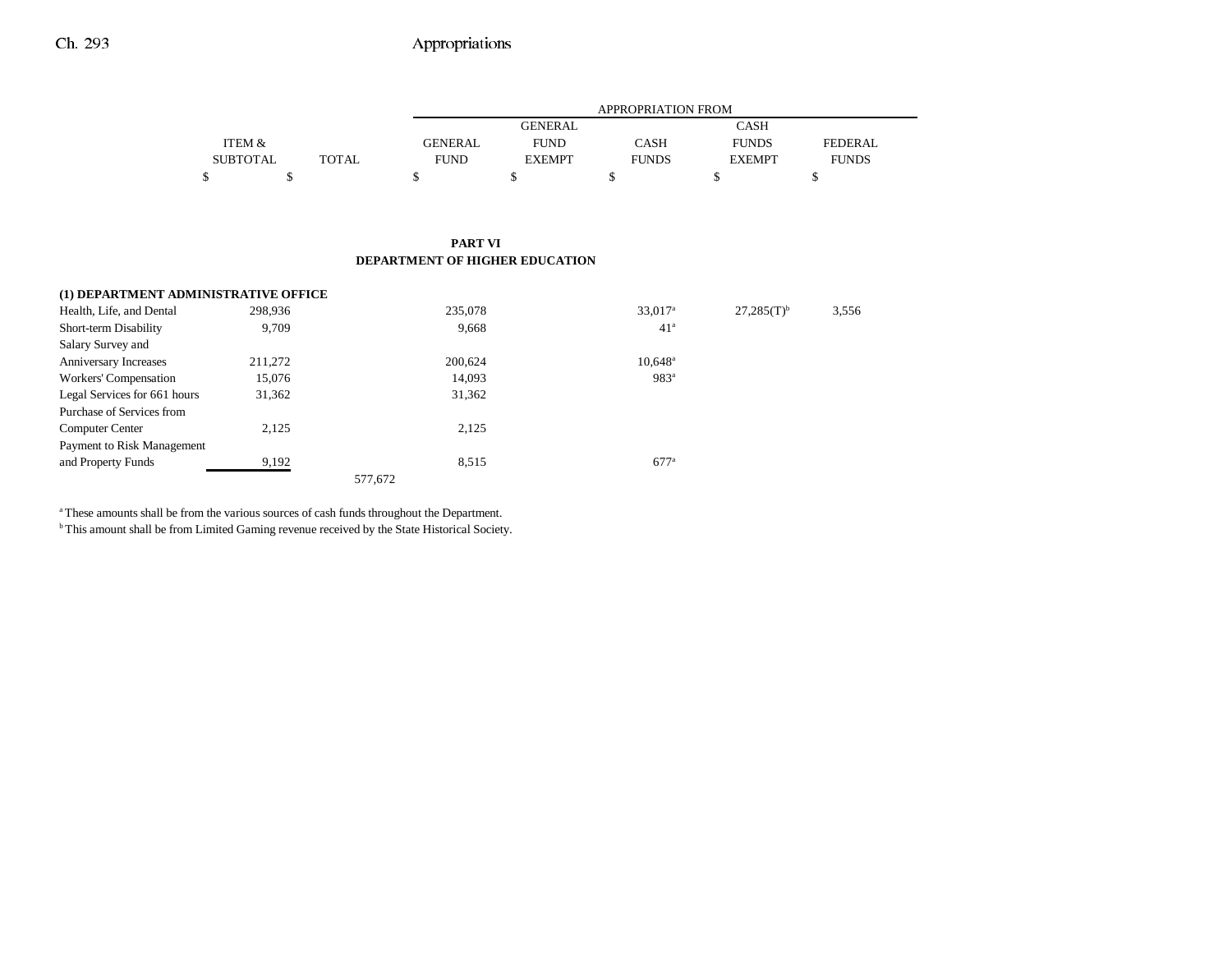| (2) COLORADO COMMISSION ON HIGHER EDUCATION                              |            |           |                          |                    |         |
|--------------------------------------------------------------------------|------------|-----------|--------------------------|--------------------|---------|
| $(A)$ Administration <sup>39, 40, 40a</sup>                              | 1,776,462  | 1,776,462 |                          |                    |         |
| (B) Division of Private                                                  |            |           |                          |                    |         |
| <b>Occupational Schools</b>                                              | 397,836    |           | 397,836 <sup>a</sup>     |                    |         |
|                                                                          |            |           | $(7.0$ FTE)              |                    |         |
| <sup>a</sup> This amount shall be from licensing and certification fees. |            |           |                          |                    |         |
| (C) Special Purpose                                                      |            |           |                          |                    |         |
| <b>Western Interstate</b>                                                |            |           |                          |                    |         |
| Commission for Higher                                                    |            |           |                          |                    |         |
| Education                                                                | 79,000     | 79,000    |                          |                    |         |
| WICHE - Optometry                                                        | 268,800    | 268,800   |                          |                    |         |
| <b>Higher Education Programs</b>                                         |            |           |                          |                    |         |
| of Excellence                                                            | 2,899,831  |           |                          | $2,899,831(T)^{a}$ |         |
| Colorado Children's Trust                                                |            |           |                          |                    |         |
| Fund                                                                     | 699,358    |           | 209,358 <sup>b</sup>     | 180,000°           | 310,000 |
| Veterinary School Program                                                |            |           |                          |                    |         |
| <b>Needs</b>                                                             | 285,000    | 128,250   | $156,750$ <sup>d</sup>   |                    |         |
| Mesa State College Graduate                                              |            |           |                          |                    |         |
| Program/Western Graduate                                                 |            |           |                          |                    |         |
| $Center^{41,\,41a}$                                                      | 316,050    | 316,050   |                          |                    |         |
| Lowry Rent Subsidy                                                       | 300,000    | 300,000   |                          |                    |         |
| Link to K-12                                                             | 600,000    | 600,000   |                          |                    |         |
| Technology Grants <sup>42</sup>                                          | 4,000,000  | 4,000,000 |                          |                    |         |
| Enrollment/Cash Fund                                                     |            |           |                          |                    |         |
| Contingency <sup>43</sup>                                                | 6,000,000  |           | $6,000,000$ <sup>e</sup> |                    |         |
|                                                                          | 15,448,039 |           |                          |                    |         |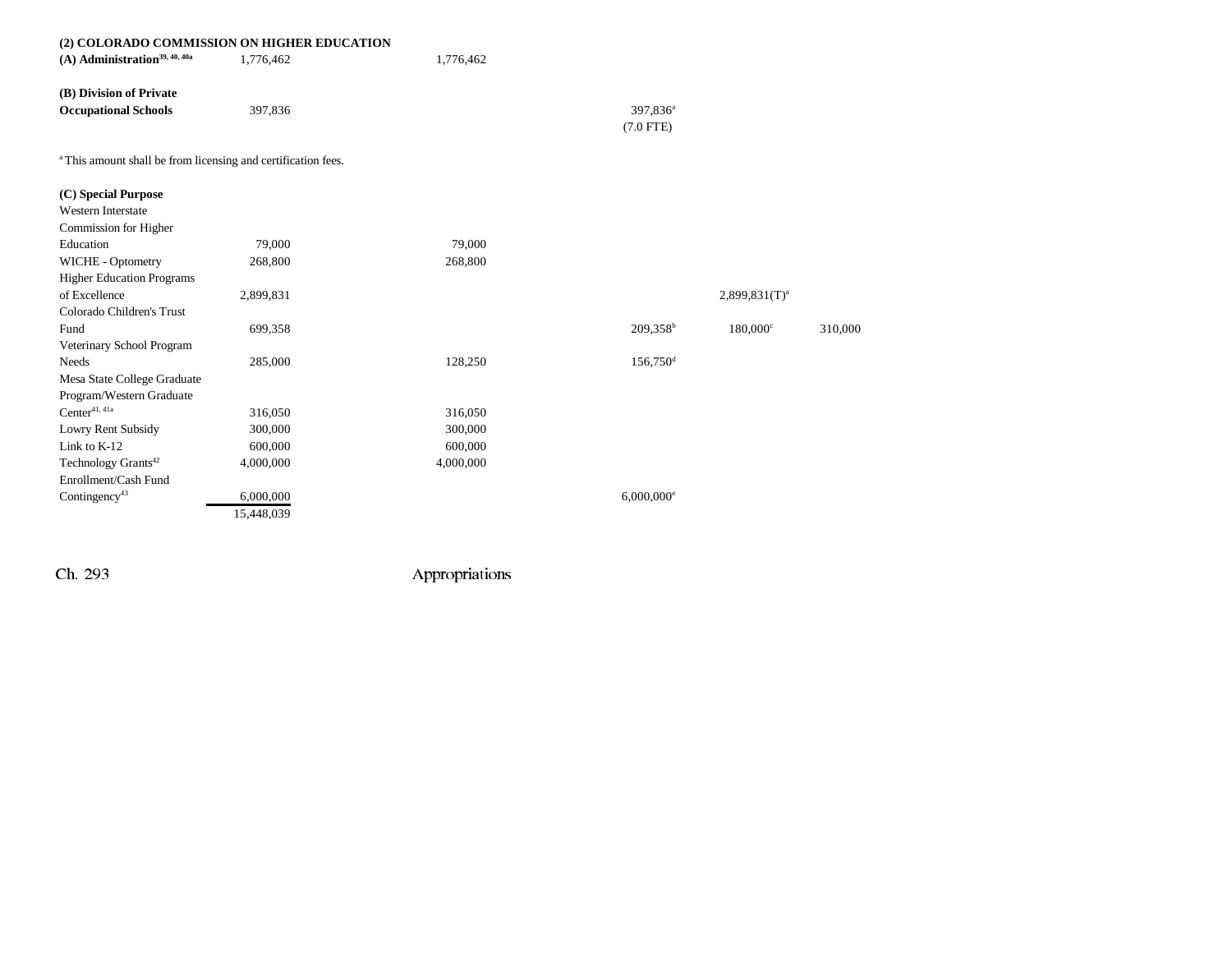|                 |       | <b>APPROPRIATION FROM</b> |                |              |               |                |  |
|-----------------|-------|---------------------------|----------------|--------------|---------------|----------------|--|
|                 |       |                           | <b>GENERAL</b> |              | <b>CASH</b>   |                |  |
| ITEM &          |       | <b>GENERAL</b>            | <b>FUND</b>    | CASH         | <b>FUNDS</b>  | <b>FEDERAL</b> |  |
| <b>SUBTOTAL</b> | TOTAL | <b>FUND</b>               | <b>EXEMPT</b>  | <b>FUNDS</b> | <b>EXEMPT</b> | <b>FUNDS</b>   |  |
|                 |       |                           |                |              |               |                |  |

<sup>a</sup> This amount, which includes statewide and departmental indirect cost recoveries, shall be from the Governing Boards.

b This amount shall be from the Colorado Children's Trust Fund.

c This amount shall be from reserves in the Colorado Children's Trust Fund.

 $^{\text{d}}$  This amount shall be from the Western Interstate Commission on Higher Education.

e This amount shall be from tuition and cash fund revenue from the Governing Boards, in addition to what is appropriated to the Governing Boards. This spending authority may be transferred to the Governing Boards.

#### **(D) Financial Aid**

| 26,106,431 | 26,106,431 |                      |                |           |
|------------|------------|----------------------|----------------|-----------|
|            |            |                      |                |           |
| 1,250,000  | 1.250.000  |                      |                |           |
| 12,340,481 | 12,340,481 |                      |                |           |
| 12,277,985 | 12,277,985 |                      |                |           |
| 3,376,350  | 2,076,350  |                      |                | 1.300.000 |
|            |            |                      |                |           |
|            |            |                      |                |           |
| 50.747     | 50.747     |                      |                |           |
|            |            |                      |                |           |
|            |            |                      |                |           |
| 3,012,425  | 2,306,006  | 250,000 <sup>b</sup> | $456,419(T)^a$ |           |
|            |            |                      |                |           |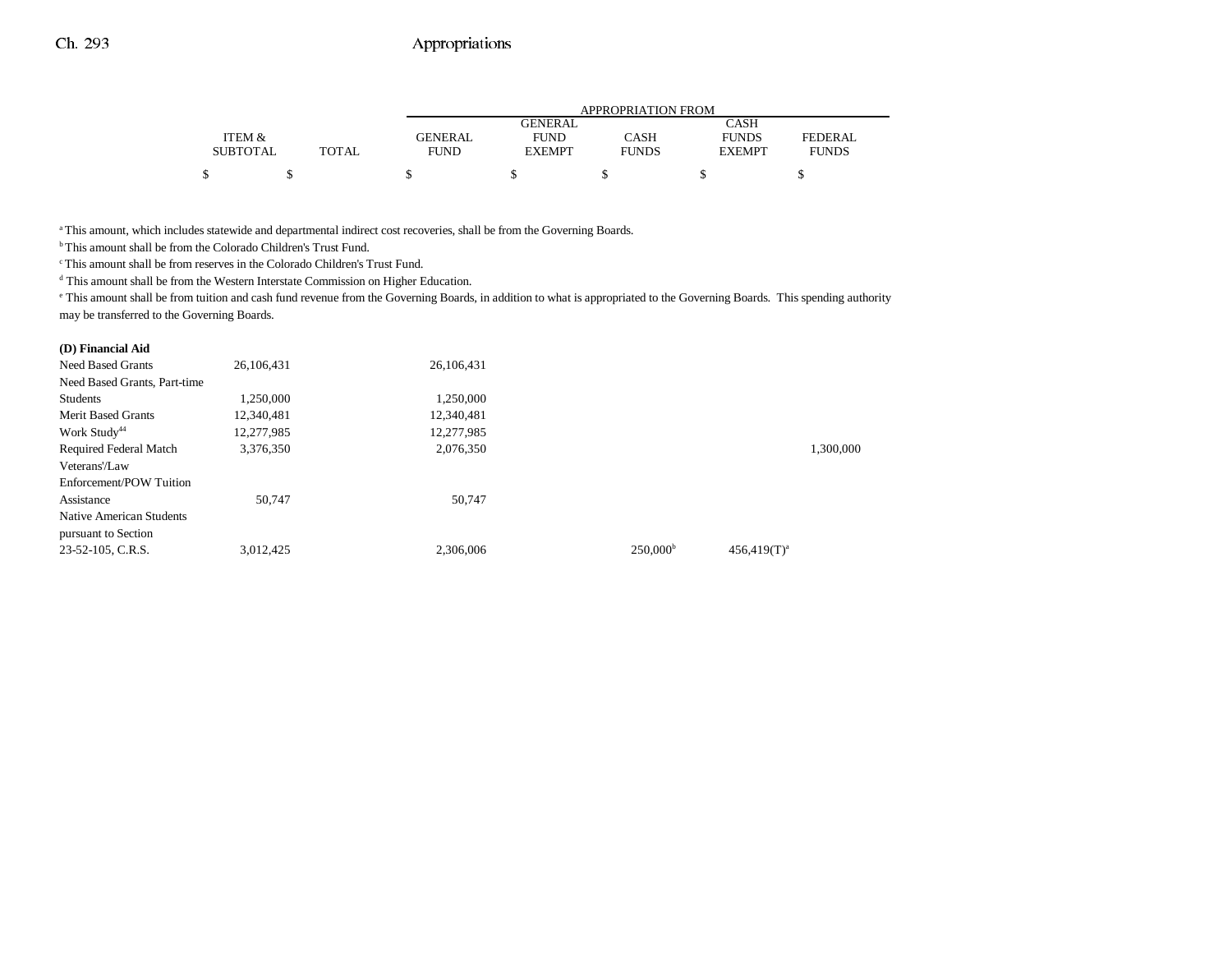Grant Program for Nurses

| Training | 220,800    | 220,800 |
|----------|------------|---------|
|          | 58,635,219 |         |

76,257,556

<sup>a</sup> Of this amount, which includes statewide and departmental indirect cost recoveries, \$372,973 shall be from the Governing Boards, \$3,071 shall be from the Colorado Children's Trust Fund program, \$2,205 shall be from the Private Occupational Schools, \$3,419 shall be from the Council on the Arts, and \$74,751 SHALL BE FROM the State Historical Society.

b This amount shall be from the Colorado Student Loan Program.

#### **(3) TRUSTEES OF THE STATE COLLEGES IN COLORADO40, 45, 46**

| Governing Board and General Campuses |             |             |                         |                         |                    |
|--------------------------------------|-------------|-------------|-------------------------|-------------------------|--------------------|
| General Fund and Tuition             |             |             |                         |                         |                    |
| Allocation                           | 108,340,335 |             | 63.554.608 <sup>a</sup> | 44,785,727 <sup>b</sup> |                    |
| Other Than Tuition Revenue           | 1.753.846   |             |                         | $1.748.746^{\circ}$     | 5.100 <sup>d</sup> |
| <b>Auxiliary Revenue</b>             | 5,526,247   |             |                         | $5,526,247^e$           |                    |
|                                      |             | 115.620.428 |                         |                         |                    |

<sup>a</sup> Of this amount, \$62,899,062 shall be for the base, \$217,047 shall be for the Undergraduate Education policy area, \$198,748 shall be for Productivity, and \$239,751 shall be for Workforce Training.

<sup>b</sup> This amount shall be from tuition revenue.

c This amount shall be from other than tuition revenue.

<sup>d</sup> This amount shall be from the State Colleges Undergraduate Enrichment Fund. For purposes of complying with the limitation on state fiscal year spending imposed by Article X, Section 20 of the State Constitution, these moneys are included for informational purposes as they are continuously appropriated by a permanent statute or constitutional provision.

e This amount shall be from auxiliary revenue.

### **(4) STATE BOARD OF AGRICULTURE40, 45, 46, 47**

Governing Board and General Campuses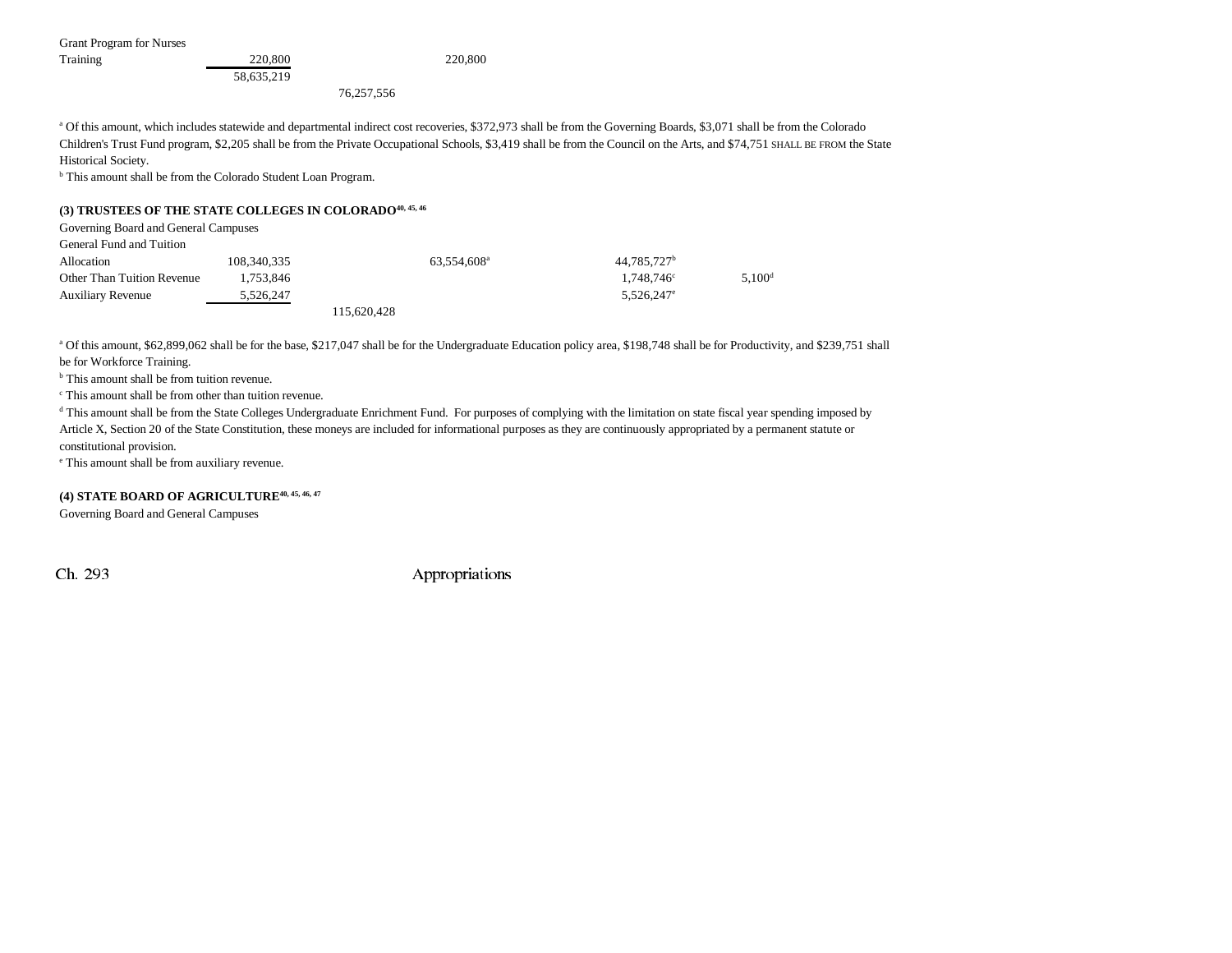|                            |                           |    |              | <b>APPROPRIATION FROM</b>     |                                                |                             |                                              |                                |
|----------------------------|---------------------------|----|--------------|-------------------------------|------------------------------------------------|-----------------------------|----------------------------------------------|--------------------------------|
|                            | ITEM &<br><b>SUBTOTAL</b> |    | <b>TOTAL</b> | <b>GENERAL</b><br><b>FUND</b> | <b>GENERAL</b><br><b>FUND</b><br><b>EXEMPT</b> | <b>CASH</b><br><b>FUNDS</b> | <b>CASH</b><br><b>FUNDS</b><br><b>EXEMPT</b> | <b>FEDERAL</b><br><b>FUNDS</b> |
|                            | \$                        | \$ |              | \$                            | \$                                             | \$                          | \$                                           | \$                             |
|                            |                           |    |              |                               |                                                |                             |                                              |                                |
| General Fund and Tuition   |                           |    |              |                               |                                                |                             |                                              |                                |
| Allocation                 | 234,491,689               |    |              | 125,808,539 <sup>a</sup>      |                                                | 108,683,150 <sup>b</sup>    |                                              |                                |
| Other Than Tuition Revenue | 20,783,559                |    |              |                               |                                                | 20,783,559°                 |                                              |                                |
|                            | 20,823,559                |    |              |                               |                                                | $20,623,559$ °              | $200,000(T)^e$                               |                                |
| <b>Auxiliary Revenue</b>   | 28,350,000                |    |              |                               |                                                | 28,350,000 <sup>d</sup>     |                                              |                                |
|                            |                           |    | 283,625,248  |                               |                                                |                             |                                              |                                |
|                            |                           |    | 283,665,248  |                               |                                                |                             |                                              |                                |

a Of this amount, \$124,900,052 shall be for the base and the Colorado State University agencies, \$280,748 shall be for the Undergraduate Education policy area, \$357,992 shall be for Productivity, and \$269,747 shall be for Workforce Training.

<sup>b</sup> This amount shall be from tuition revenue.

<sup>c</sup> Of this amount, \$20,623,559 THIS AMOUNT shall be from other than tuition REVENUE. revenue and \$160,000 \$200,000 shall be from the Local Government Mineral

Impact Fund pursuant to Section 34-63-102, C.R.S.

d This amount shall be from auxiliary revenue.

e THIS AMOUNT SHALL BE FROM THE LOCAL GOVERNMENT MINERAL IMPACT FUND PURSUANT TO SECTION 34-63-102, C.R.S.

# **(5) REGENTS OF THE UNIVERSITY OF COLORADO40, 45, 46, 46a**

#### **(A) Board of Regents and General Campuses**

| General Fund and Tuition   |             |                          |                 |
|----------------------------|-------------|--------------------------|-----------------|
| Allocation                 | 376.294.145 | 171.042.175 <sup>a</sup> | $205.251.970^b$ |
| Other Than Tuition Revenue | 32.787.927  |                          | 32.787.927°     |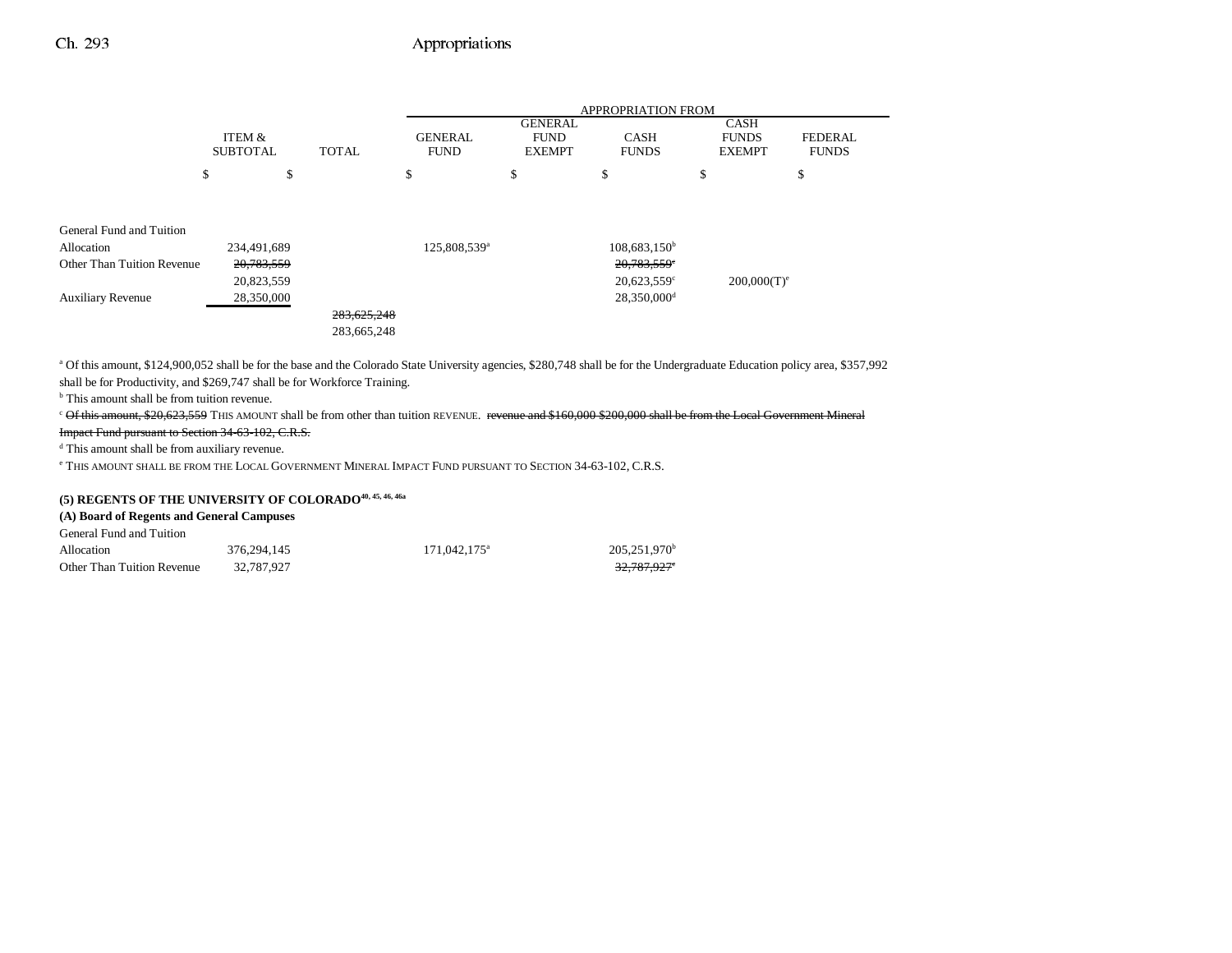| <b>Auxiliary Revenue</b>                                           | 27,365,021<br>436,447,093 |                                                                                                                                                                                      | $32,692,927$ °<br>$27,365,021$ <sup>d</sup> | $95,000(T)$ <sup>e</sup> |
|--------------------------------------------------------------------|---------------------------|--------------------------------------------------------------------------------------------------------------------------------------------------------------------------------------|---------------------------------------------|--------------------------|
|                                                                    |                           | <sup>a</sup> Of this amount, \$170,009,864 shall be for the base, \$313,743 shall be for the Undergraduate Education policy area, \$381,857 shall be for Productivity, and \$336,711 |                                             |                          |
| shall be for Workforce Training.                                   |                           |                                                                                                                                                                                      |                                             |                          |
| <sup>b</sup> This amount shall be from tuition revenue.            |                           |                                                                                                                                                                                      |                                             |                          |
| <sup>c</sup> This amount shall be from other than tuition revenue. |                           |                                                                                                                                                                                      |                                             |                          |
| <sup>d</sup> This amount shall be from auxiliary revenue.          |                           |                                                                                                                                                                                      |                                             |                          |
|                                                                    |                           | <sup>e</sup> THIS AMOUNT SHALL BE FROM THE LOCAL GOVERNMENT MINERAL IMPACT FUND PURSUANT TO SECTION 34-63-102, C.R.S.                                                                |                                             |                          |
| (B) Health Sciences Center                                         |                           |                                                                                                                                                                                      |                                             |                          |
| (1) Advisory Commission on Family Medicine                         |                           |                                                                                                                                                                                      |                                             |                          |
| <b>Residency Training Programs</b>                                 | 2,060,889                 |                                                                                                                                                                                      |                                             |                          |
| <b>Commission Expenses</b>                                         | 95,517                    |                                                                                                                                                                                      |                                             |                          |
|                                                                    | $(1.0$ FTE)               |                                                                                                                                                                                      |                                             |                          |
|                                                                    | 2,156,406                 | 237,651                                                                                                                                                                              |                                             | $1,918,755(T)^{a}$       |
|                                                                    |                           | <sup>a</sup> This amount shall be from Medicaid funds appropriated in the Department of Health Care Policy and Financing.                                                            |                                             |                          |
| (2) Colorado Child Health Plan                                     |                           |                                                                                                                                                                                      |                                             |                          |
| Administration <sup>48</sup>                                       | 516,743                   |                                                                                                                                                                                      |                                             | 516,743 <sup>a</sup>     |
|                                                                    |                           |                                                                                                                                                                                      |                                             | $(7.1$ LTE               |

(7.1 FTE) Colorado Child Health Plan 2,264,145 1,013,598 211,300<sup>b</sup> 1,039,247<sup>a</sup> 2,780,888

<sup>a</sup> Of these amounts, it is estimated that \$650,000 shall be donated from University Hospital and \$905,990 shall be from private donations.

<sup>b</sup> This amount shall be from fees.

441,384,387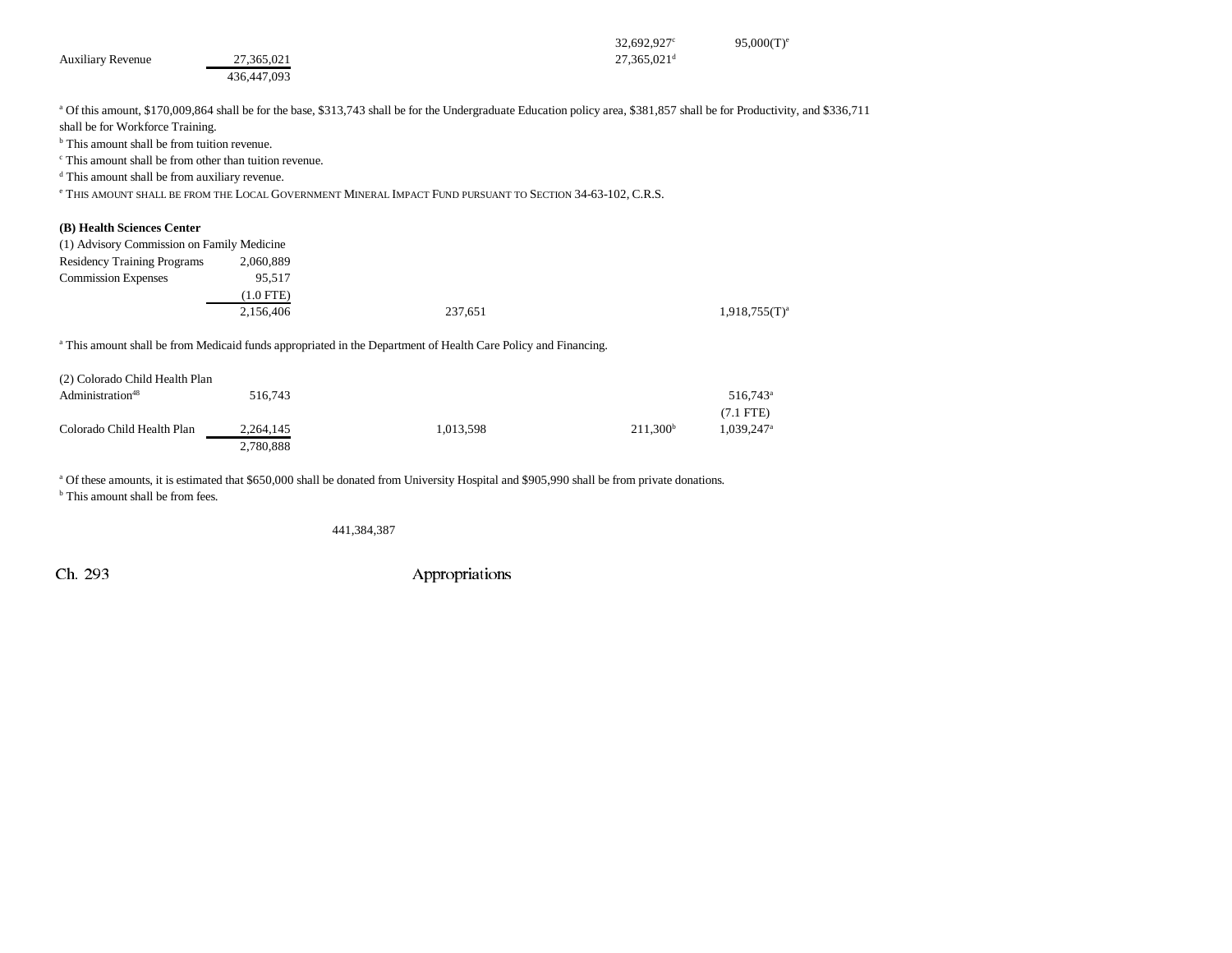|                 |              | APPROPRIATION FROM |               |              |               |                |  |
|-----------------|--------------|--------------------|---------------|--------------|---------------|----------------|--|
|                 |              |                    | GENERAL       |              | <b>CASH</b>   |                |  |
| ITEM &          |              | GENERAL            | <b>FUND</b>   | CASH         | <b>FUNDS</b>  | <b>FEDERAL</b> |  |
| <b>SUBTOTAL</b> | <b>TOTAL</b> | <b>FUND</b>        | <b>EXEMPT</b> | <b>FUNDS</b> | <b>EXEMPT</b> | <b>FUNDS</b>   |  |
| ሖ               |              |                    |               |              |               |                |  |

# **(6) TRUSTEES OF THE COLORADO SCHOOL OF MINES40, 45, 46**

| General Campus             |            |                         |                      |
|----------------------------|------------|-------------------------|----------------------|
| General Fund and Tuition   |            |                         |                      |
| Allocation                 | 36,839,260 | 15,416,258 <sup>a</sup> | $21,423,002^b$       |
| Other Than Tuition Revenue | 323.695    |                         | $323.695^{\circ}$    |
| <b>Auxiliary Revenue</b>   | 431,593    |                         | 431.593 <sup>d</sup> |
|                            |            | 37,594,548              |                      |

a Of this amount, \$15,314,849 shall be for the base, \$37,253 shall be for the Undergraduate Education policy area, \$37,960 shall be for Productivity, and \$26,196 shall be

for Workforce Training.

b This amount shall be from tuition revenue.

c This amount shall be from other than tuition revenue.

d This amount shall be from auxiliary revenue.

### (7) UNIVERSITY OF NORTHERN COLORADO<sup>40, 45, 46</sup>

General Campus

| General Fund and Tuition   |            |                         |                          |
|----------------------------|------------|-------------------------|--------------------------|
| Allocation                 | 62.152.932 | 34,888,778 <sup>a</sup> | $27.264.154^b$           |
| Other Than Tuition Revenue | 2.986.959  |                         | $2.986.959$ <sup>c</sup> |
| <b>Auxiliary Revenue</b>   | . 200.000  |                         | $1.200.000$ <sup>d</sup> |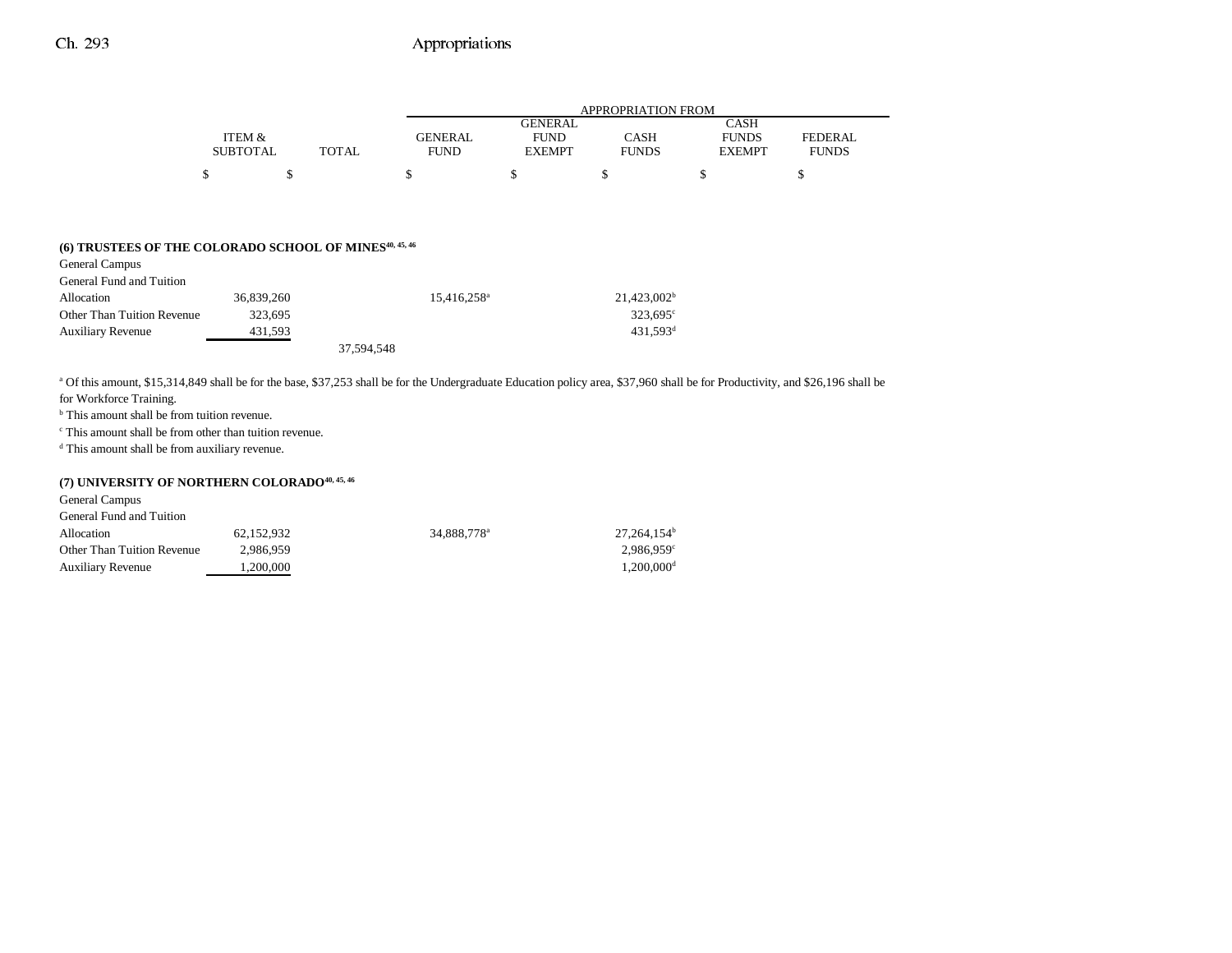#### 66,339,891

a Of this amount, \$34,561,772 shall be for the base, \$99,156 shall be for the Undergraduate Education policy area, \$95,357 shall be for Productivity, and \$132,493 shall be

for Workforce Training.

<sup>b</sup> This amount shall be from tuition revenue.

c This amount shall be from other than tuition revenue.

d This amount shall be from auxiliary revenue.

### **(8) STATE BOARD FOR COMMUNITY COLLEGES AND OCCUPATIONAL EDUCATION STATE SYSTEM COMMUNITY COLLEGES40, 45, 46**

| Governing Board and General Campuses |             |             |                         |                          |                          |
|--------------------------------------|-------------|-------------|-------------------------|--------------------------|--------------------------|
| General Fund and Tuition             |             |             |                         |                          |                          |
| Allocation                           | 155,724,121 |             | 91,609,829 <sup>a</sup> | $64,114,292^b$           |                          |
| <b>Other Than Tuition Revenue</b>    | 4.988.633   |             |                         | 4,988,633°               |                          |
|                                      |             |             |                         | $4.968.133$ <sup>c</sup> | $20,500(T)$ <sup>e</sup> |
| <b>Auxiliary Revenue</b>             | 1,589,702   |             |                         | 1.589.702 <sup>d</sup>   |                          |
|                                      |             | 162,302,456 |                         |                          |                          |

a Of this amount, \$90,634,586 shall be for the base, \$385,387 shall be for the Undergraduate Education policy area, \$261,419 shall be for Productivity, and \$328,437 shall be for Workforce Training.

<sup>b</sup> This amount shall be from tuition revenue.

<sup>c</sup> Of this amount, \$4,968,133 THIS AMOUNT shall be from other than tuition REVENUE. revenue and \$20,500 shall be from the Local Government Mineral Impact Fund

#### pursuant to Section 34-63-102, C.R.S.

d This amount shall be from auxiliary revenue.

<sup>e</sup> This amount shall be from the Local Government Mineral Impact Fund pursuant to Section 34-63-102, C.R.S.

| (9) LOCAL DISTRICT JUNIOR         |            |                           |
|-----------------------------------|------------|---------------------------|
| <b>COLLEGE GRANTS PURSUANT TO</b> |            |                           |
| <b>SECTION 23-71-301, C.R.S.</b>  | 16.852.721 | $16.852.721$ <sup>a</sup> |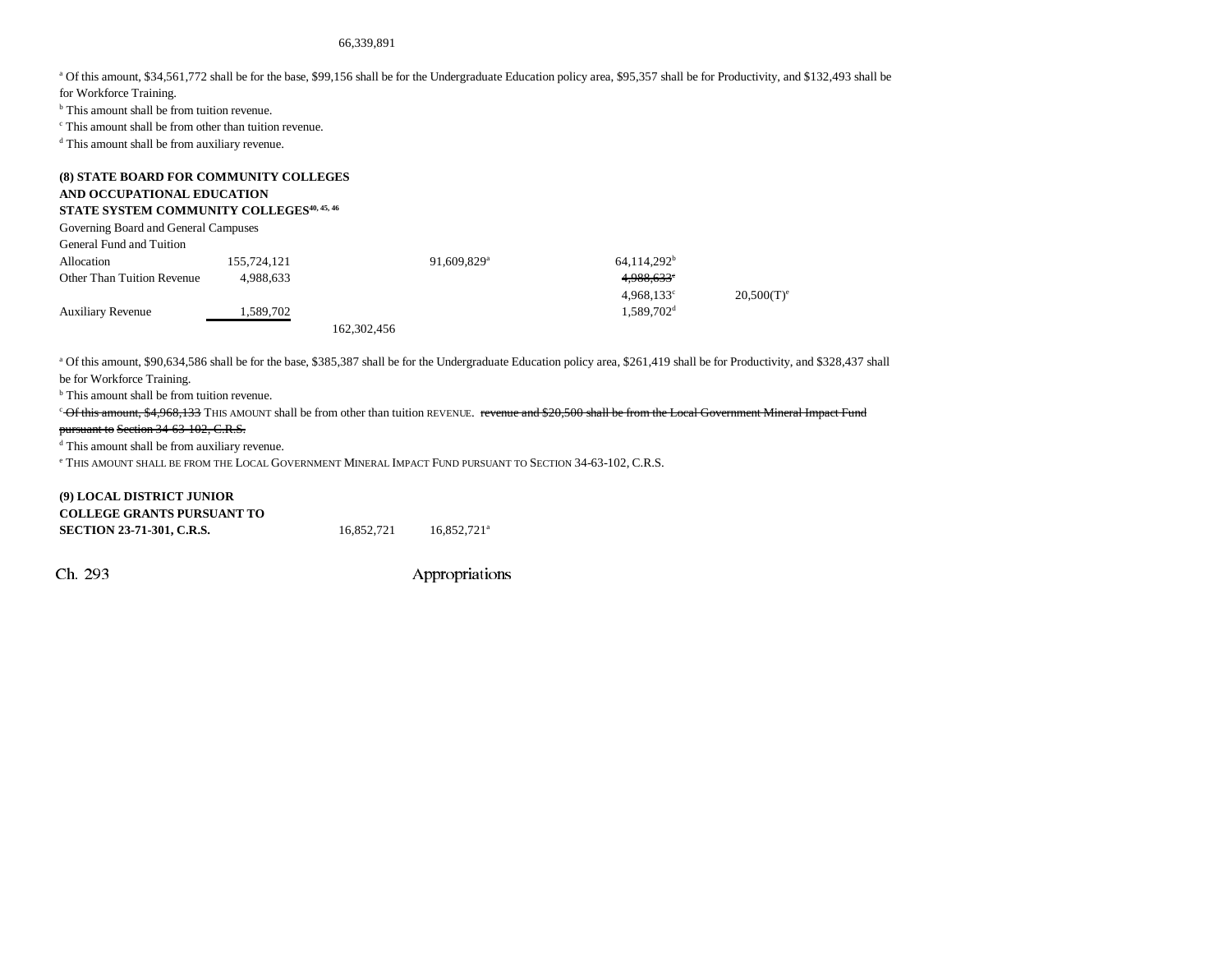|                 |       |                | APPROPRIATION FROM |              |               |                |  |  |
|-----------------|-------|----------------|--------------------|--------------|---------------|----------------|--|--|
|                 |       |                | GENERAL            |              | CASH          |                |  |  |
| ITEM &          |       | <b>GENERAL</b> | <b>FUND</b>        | CASH         | <b>FUNDS</b>  | <b>FEDERAL</b> |  |  |
| <b>SUBTOTAL</b> | TOTAL | <b>FUND</b>    | <b>EXEMPT</b>      | <b>FUNDS</b> | <b>EXEMPT</b> | <b>FUNDS</b>   |  |  |
|                 |       |                |                    |              |               |                |  |  |
|                 |       |                |                    |              |               |                |  |  |

a Of this amount, \$16,752,721 shall be for the base, \$62,500 shall be for Productivity, and \$37,500 shall be for Workforce Training.

| (10) DIVISION OF OCCUPATIONAL EDUCATION              |              |             |
|------------------------------------------------------|--------------|-------------|
| (A) Administrative Costs                             | 604.909      | 604,909     |
|                                                      |              | $(9.0$ FTE) |
| (B) Colorado Vocational                              |              |             |
| <b>Act Distributions pursuant</b>                    |              |             |
| to Section 23-8-102, C.R.S.                          | 15,793,905   | 15,793,905  |
| (C) Area Vocational                                  |              |             |
| <b>Postsecondary Programs</b><br>pursuant to Section |              |             |
| 23-71-303, C.R.S.                                    | 9,662,406    | 9,662,406   |
| (D) Sponsored Programs                               |              |             |
| (1) Administration                                   | 1,450,758    |             |
|                                                      | $(22.0$ FTE) |             |
| (2) Programs                                         | 12,199,408   |             |
|                                                      | 13,650,166   |             |

13,650,166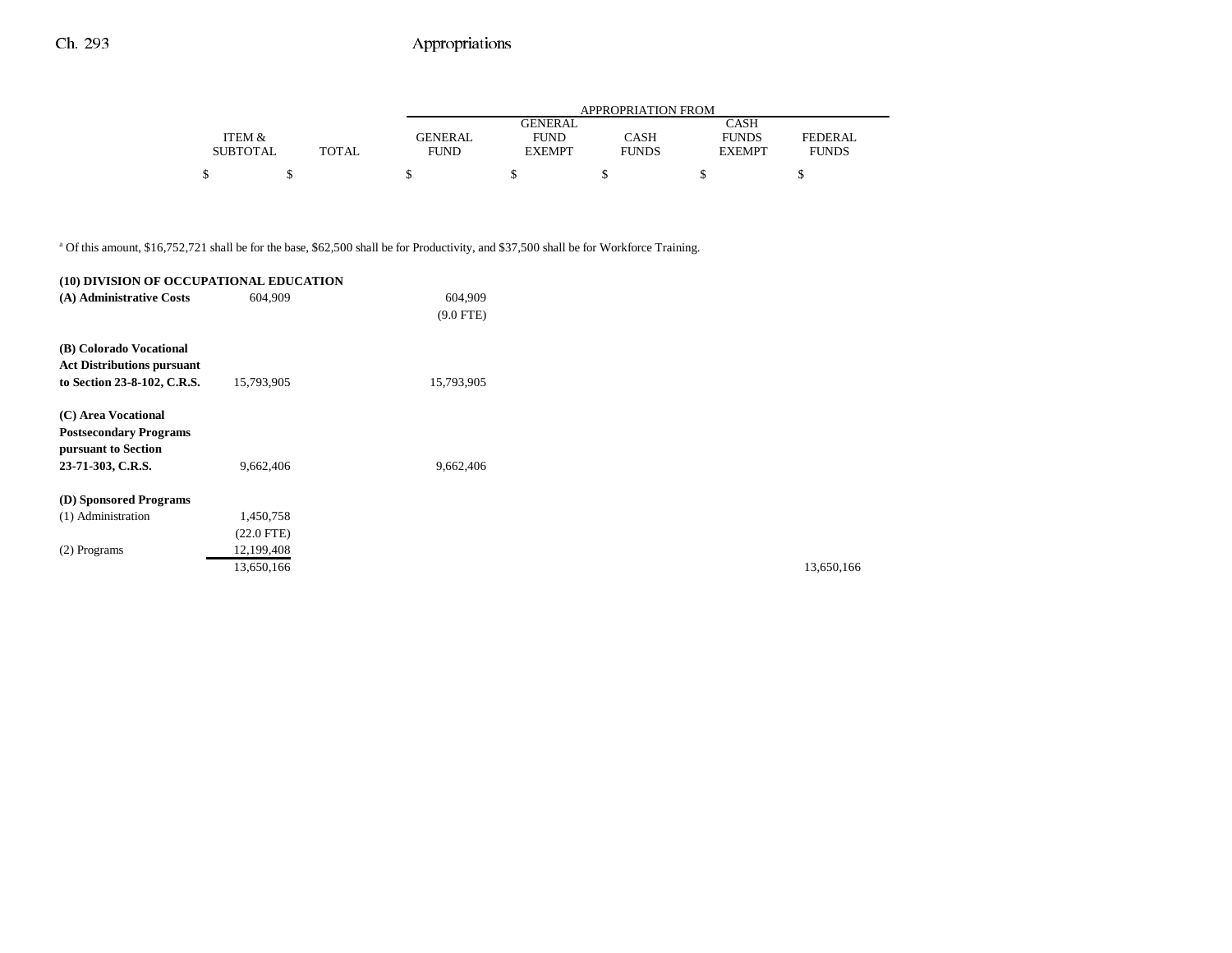| (E) Customized Job<br>Training <sup>49</sup>                                                                                                                                                                                                                            | 3,133,400             |            | 3,133,400                 |                      |                               |  |
|-------------------------------------------------------------------------------------------------------------------------------------------------------------------------------------------------------------------------------------------------------------------------|-----------------------|------------|---------------------------|----------------------|-------------------------------|--|
| (F) Existing Industry<br>Training <sup>49</sup>                                                                                                                                                                                                                         | 625,220               |            | 625,220                   |                      |                               |  |
| (G) Job Training<br>Partnership Act                                                                                                                                                                                                                                     | 991,520               |            |                           |                      | $991,520(T)^a$<br>$(2.0$ FTE) |  |
| a This amount shall be from federal Job Training Partnership Act funds, appropriated in the Governor's Office.                                                                                                                                                          |                       |            |                           |                      |                               |  |
|                                                                                                                                                                                                                                                                         |                       | 44,461,526 |                           |                      |                               |  |
| (11) AURARIA HIGHER EDUCATION CENTER<br>Administration<br><b>Auxiliary Revenue</b>                                                                                                                                                                                      | 12,530,624<br>174,374 | 12,704,998 |                           | 174,374 <sup>b</sup> | $12,530,624(T)^a$             |  |
| a This amount shall be from the appropriations for the State Board of Community Colleges and Occupational Education, the Trustees of the State Colleges, and the Regents<br>of the University of Colorado.<br><sup>b</sup> This amount shall be from auxiliary revenue. |                       |            |                           |                      |                               |  |
| (12) COUNCIL ON THE ARTS<br>Program Costs                                                                                                                                                                                                                               |                       | 2,097,577  | 1,791,077<br>$(11.0$ FTE) |                      | 306,500                       |  |
| (13) STATE HISTORICAL SOCIETY <sup>50</sup><br>(A) Administration                                                                                                                                                                                                       |                       |            |                           |                      |                               |  |
| Ch. 293                                                                                                                                                                                                                                                                 |                       |            | Appropriations            |                      |                               |  |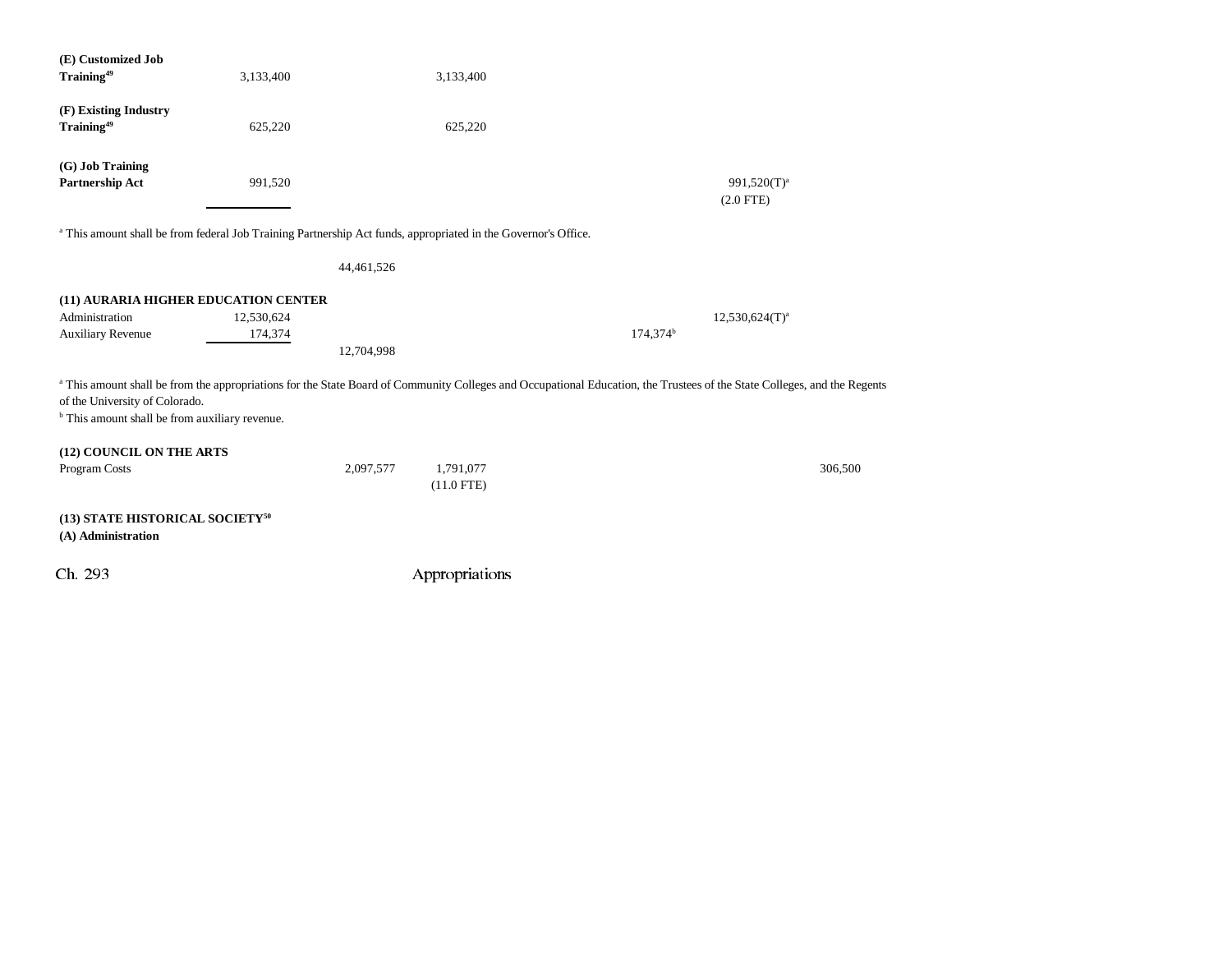|                                          |                           |              | <b>APPROPRIATION FROM</b>     |                              |                             |                               |                                |
|------------------------------------------|---------------------------|--------------|-------------------------------|------------------------------|-----------------------------|-------------------------------|--------------------------------|
|                                          |                           |              |                               | <b>GENERAL</b>               |                             | <b>CASH</b>                   |                                |
|                                          | ITEM &<br><b>SUBTOTAL</b> | <b>TOTAL</b> | <b>GENERAL</b><br><b>FUND</b> | <b>FUND</b><br><b>EXEMPT</b> | <b>CASH</b><br><b>FUNDS</b> | <b>FUNDS</b><br><b>EXEMPT</b> | <b>FEDERAL</b><br><b>FUNDS</b> |
|                                          | \$<br>\$                  |              | \$                            | \$                           | \$                          | \$                            | \$                             |
|                                          |                           |              |                               |                              |                             |                               |                                |
| Administration and General <sup>51</sup> | 3,098,208                 |              | 1,921,980                     |                              | 547,745 <sup>a</sup>        | $102,047$ <sup>b</sup>        | 526,436                        |
|                                          |                           |              | $(48.2$ FTE)                  |                              | $(15.4$ FTE)                |                               | $(14.5$ FTE)                   |
| Utilities                                | 52,463                    |              | 28,846                        |                              | $23,617$ <sup>a</sup>       |                               |                                |
| Cumbres and Toltec Railroad              |                           |              |                               |                              |                             |                               |                                |
| Commission                               | 10,000                    |              | 10,000                        |                              |                             |                               |                                |
| <b>Certified Local Government</b>        |                           |              |                               |                              |                             |                               |                                |
| Program                                  | 65,000                    |              |                               |                              |                             |                               | 65,000                         |
| Four Corners Heritage                    |                           |              |                               |                              |                             |                               |                                |
| Council                                  | 5,000                     |              |                               |                              |                             | $5,000(T)^c$                  |                                |
|                                          | 3,230,671                 |              |                               |                              |                             |                               |                                |

a These amounts shall be from museum admission fees, user charges, and other sources of cash funds.

<sup>b</sup> Of this amount, \$64,047(T) shall be from indirect cost recoveries within the agency and \$38,000 shall be from interest from grants and Vatican Treasures moneys.

c This amount shall be from a three year impact assistance grant from the Department of Local Affairs.

### **(B) Sponsored Programs**

| Program Costs | 377,250        | $90,000(T)^a$ | $200,000$ <sup>a</sup><br>$110,000^{\rm b}$ | 177,250 |
|---------------|----------------|---------------|---------------------------------------------|---------|
|               | $(2.0$ FTE $)$ |               |                                             |         |
|               | $(2.5$ FTE $)$ |               |                                             |         |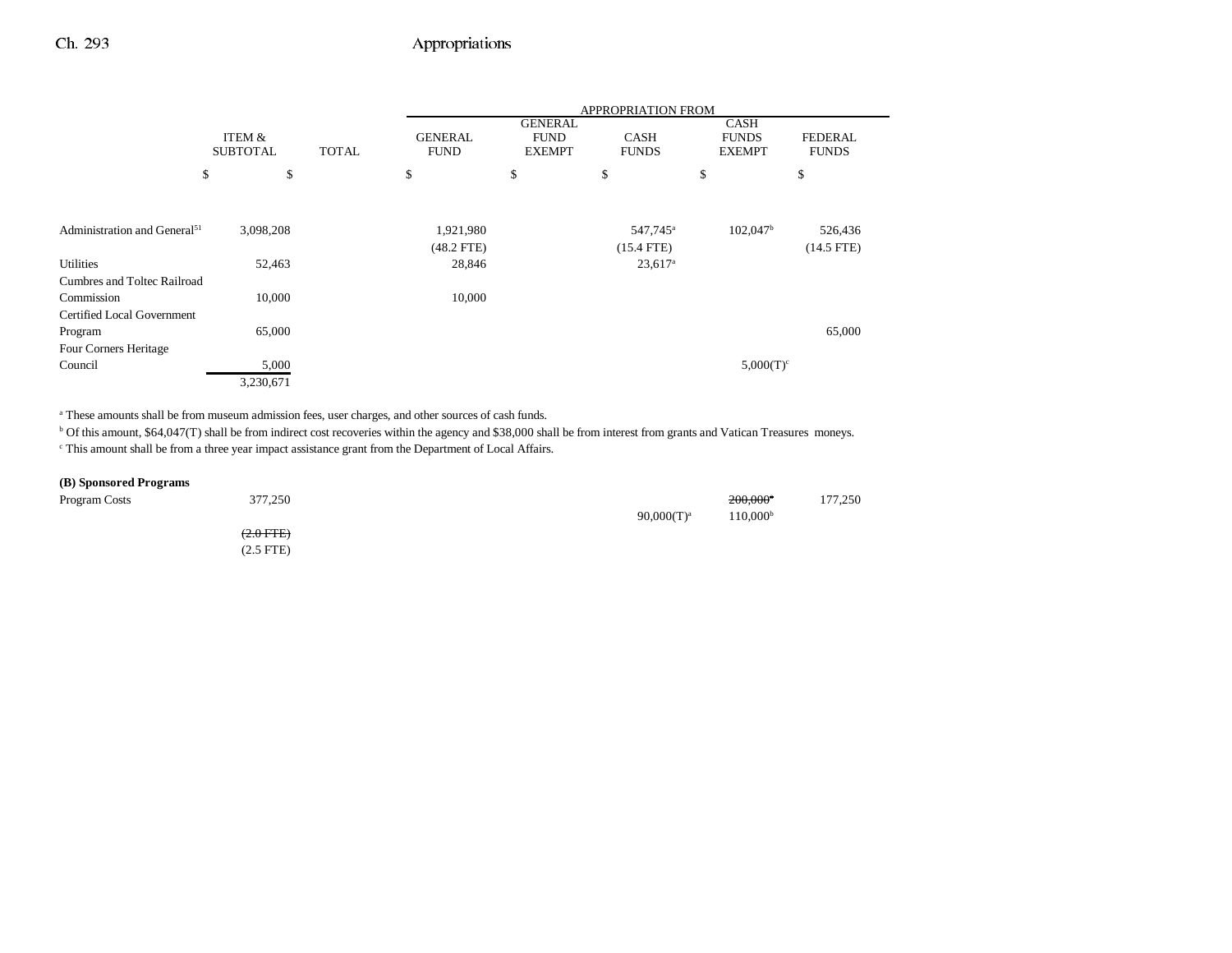| Of this amount, \$90,000(T) THIS AMOUNT shall be from a contract with Correctional Industries for the Ordway Conservation Center CENTER. and \$110,000 shall be from                                                                                                                                                                           |                                                                                                          |                        |                         |  |  |  |  |
|------------------------------------------------------------------------------------------------------------------------------------------------------------------------------------------------------------------------------------------------------------------------------------------------------------------------------------------------|----------------------------------------------------------------------------------------------------------|------------------------|-------------------------|--|--|--|--|
| restricted gifts.                                                                                                                                                                                                                                                                                                                              |                                                                                                          |                        |                         |  |  |  |  |
| <sup>b</sup> THIS AMOUNT SHALL BE FROM RESTRICTED GIFTS.                                                                                                                                                                                                                                                                                       |                                                                                                          |                        |                         |  |  |  |  |
|                                                                                                                                                                                                                                                                                                                                                |                                                                                                          |                        |                         |  |  |  |  |
| (C) Auxiliary Programs                                                                                                                                                                                                                                                                                                                         |                                                                                                          |                        |                         |  |  |  |  |
| Program Costs                                                                                                                                                                                                                                                                                                                                  | 1,280,000                                                                                                | 1,080,000 <sup>a</sup> | 200,000 <sup>b</sup>    |  |  |  |  |
|                                                                                                                                                                                                                                                                                                                                                | $(12.5$ FTE)                                                                                             |                        |                         |  |  |  |  |
| <sup>a</sup> Of this amount, \$450,000 shall be from museum shop sales, \$100,000 shall be from Microphoto Services, \$110,000 shall be from public education programs, \$390,000<br>shall be from Membership/Publication services, and \$30,000 shall be from travel exhibits.<br><sup>b</sup> This amount shall be from donations and gifts. |                                                                                                          |                        |                         |  |  |  |  |
| (D) Gaming Revenue                                                                                                                                                                                                                                                                                                                             |                                                                                                          |                        |                         |  |  |  |  |
| Historic Preservation for                                                                                                                                                                                                                                                                                                                      |                                                                                                          |                        |                         |  |  |  |  |
| <b>Gaming Cities</b>                                                                                                                                                                                                                                                                                                                           | 2,333,669                                                                                                |                        |                         |  |  |  |  |
| <b>Historic Preservation Grant</b>                                                                                                                                                                                                                                                                                                             |                                                                                                          |                        |                         |  |  |  |  |
| Program                                                                                                                                                                                                                                                                                                                                        | 9,334,678                                                                                                |                        |                         |  |  |  |  |
|                                                                                                                                                                                                                                                                                                                                                | $(11.0$ FTE)                                                                                             |                        |                         |  |  |  |  |
|                                                                                                                                                                                                                                                                                                                                                | 11,668,347                                                                                               |                        | 11,668,347 <sup>a</sup> |  |  |  |  |
|                                                                                                                                                                                                                                                                                                                                                |                                                                                                          |                        |                         |  |  |  |  |
|                                                                                                                                                                                                                                                                                                                                                | <sup>a</sup> This amount shall be from exempt gaming revenues and is dedicated to historic preservation. |                        |                         |  |  |  |  |
|                                                                                                                                                                                                                                                                                                                                                | 16,556,268                                                                                               |                        |                         |  |  |  |  |
| (14) COLORADO ADVANCED TECHNOLOGY<br><b>INSTITUTE</b> <sup>52</sup>                                                                                                                                                                                                                                                                            |                                                                                                          |                        |                         |  |  |  |  |
| Program Costs                                                                                                                                                                                                                                                                                                                                  | 3,552,445                                                                                                |                        | $3,552,445(T)^a$        |  |  |  |  |
|                                                                                                                                                                                                                                                                                                                                                |                                                                                                          |                        | $(4.3$ FTE)             |  |  |  |  |
|                                                                                                                                                                                                                                                                                                                                                |                                                                                                          |                        |                         |  |  |  |  |
|                                                                                                                                                                                                                                                                                                                                                |                                                                                                          |                        |                         |  |  |  |  |
|                                                                                                                                                                                                                                                                                                                                                |                                                                                                          |                        |                         |  |  |  |  |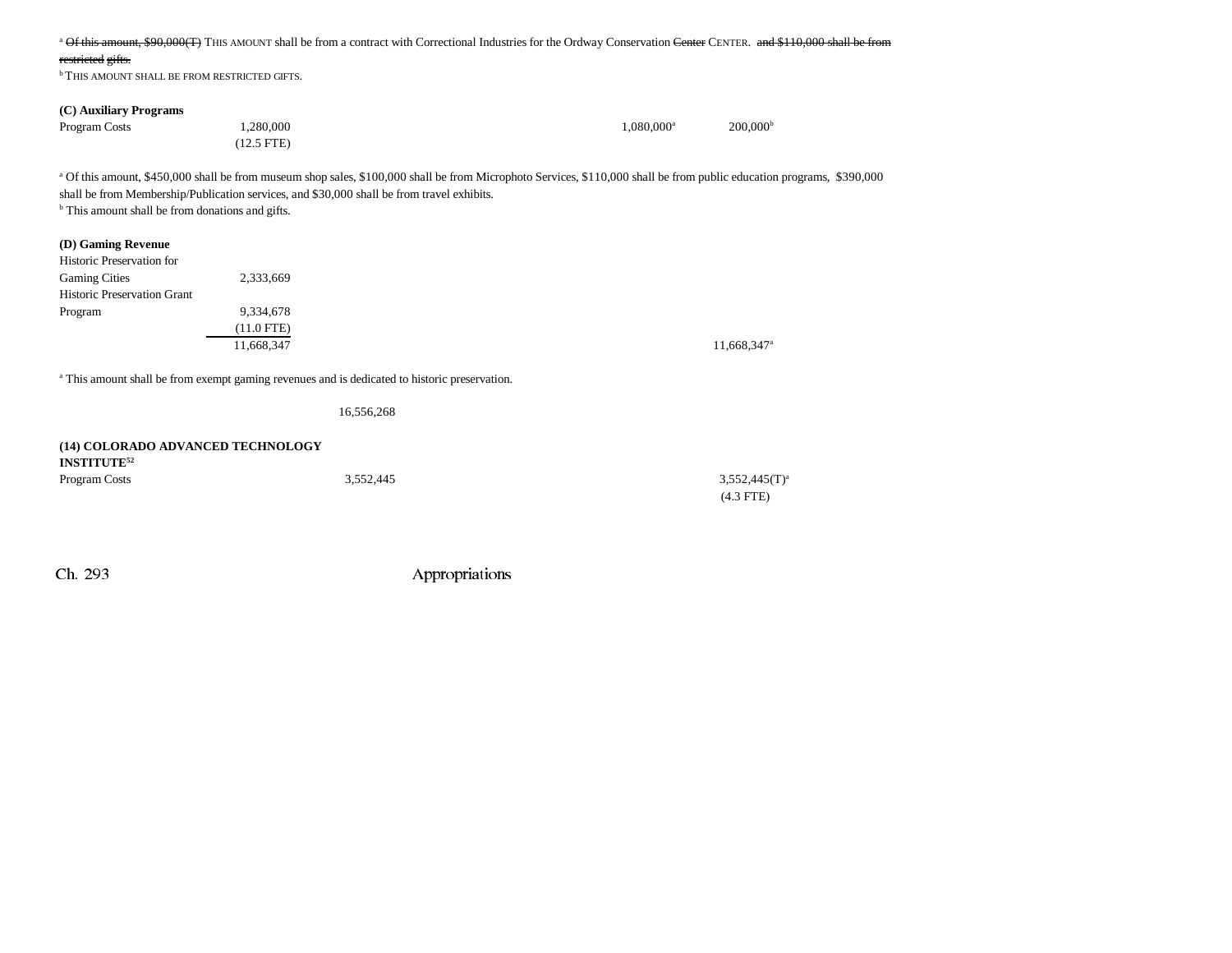|                 |              |                | APPROPRIATION FROM |              |               |              |  |  |
|-----------------|--------------|----------------|--------------------|--------------|---------------|--------------|--|--|
|                 |              |                | GENERAL            |              | CASH          |              |  |  |
| ITEM &          |              | <b>GENERAL</b> | <b>FUND</b>        | CASH         | <b>FUNDS</b>  | FEDERAL      |  |  |
| <b>SUBTOTAL</b> | <b>TOTAL</b> | <b>FUND</b>    | <b>EXEMPT</b>      | <b>FUNDS</b> | <b>EXEMPT</b> | <b>FUNDS</b> |  |  |
|                 |              |                |                    |              |               |              |  |  |

<sup>a</sup> This amount shall be from the Department of Local Affairs, Economic Development Programs. Any amounts included in state fiscal year spending are accounted for in the Department of Local Affairs.

#### **TOTALS PART VI (HIGHER EDUCATION)2,**

**3**

|  | <del>\$1,279,927,721</del> | \$618,594,727 | \$608,700,723               | <del>\$36.293.363</del> *  | \$16,338,908 |
|--|----------------------------|---------------|-----------------------------|----------------------------|--------------|
|  | \$1,279,967,721            |               | $$608.515.223$ <sup>a</sup> | $$36,518,863$ <sup>a</sup> |              |
|  |                            |               |                             |                            |              |

<sup>a</sup> Of this amount, \$22,535,926 THESE AMOUNTS, \$22,851,426 contains a (T) notation.

**FOOTNOTES** -- The following statements are referenced to the numbered footnotes throughout section 2.

- 2 (Governor lined through this provision. See L. 96, p. 2272.)
- 3 All Departments, Totals -- The General Assembly requests that copies of all reports requested in other footnotes contained in this act be delivered to the Joint Budget Committee and the majority and minority leadership in each house of the General Assembly.
- 39 Department of Higher Education, Colorado Commission on Higher Education, Administration -- The Colorado Commission on Higher Education is requested to include in its annual budget request a listing of how each campus plans to expend its policy area funding during the FY 1996-97 fiscal year. The Commission should submit this information to the Joint Budget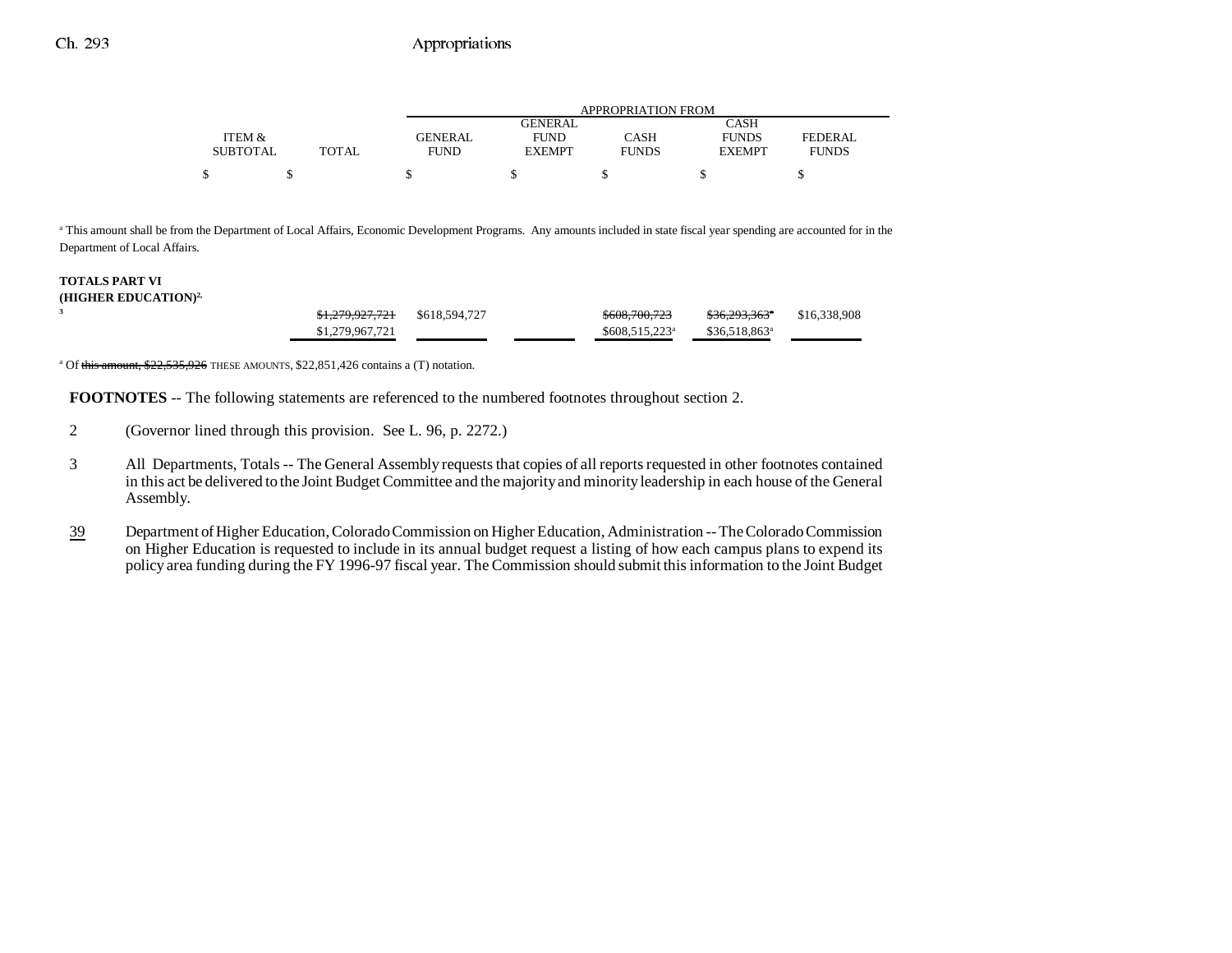Committee with the Higher Education budget request by November 1, 1996.

- 40 Department of Higher Education, Colorado Commission on Higher Education, Administration; Trustees of the State Colleges in Colorado; State Board of Agriculture; Regents of the University of Colorado; Trustees of the Colorado School of Mines; University of Northern Colorado; State Board for Community Colleges and Occupational Education -- The Colorado Commission on Higher Education is requested to submit a report to the Joint Budget Committee concerning the appropriate role for faculty at the state's various public institutions of higher education. This report should address the appropriateness of tenure at each type of higher education institution, the current types of post-tenure review, the proper balance between full-time and part-time faculty, and the proper balance between research and teaching. These topics should be addressed with reference to the different types of higher education institutions in the state. The Colorado Commission on Higher Education is requested to outline any possible policy or statutory changes recommended in these areas. The Colorado Commission on Higher Education is requested to work with the state's governing boards of higher education in preparing this report. This report shall be submitted to the Joint Budget Committee by October 1, 1996.
- 40a Department of Higher Education, Colorado Commission on Higher Education, Administration -- It is the intent of the General Assembly that for FY 1997-98, the Colorado Commission on Higher Education will recommend to the Joint Budget Committee increased policy area funding only for those institutions showing achievement of the policy area goals or satisfactory progress toward achieving the policy area goals established in Sections 23-1-105 and 23-1-122, C.R.S.
- 41 Department of Higher Education, Colorado Commission on Higher Education, Special Purpose, Mesa State College Graduate Program/Western Graduate Center -- It is the intent of the General Assembly that the General Fund appropriation for FY 1996-97 is the last year of start-up funds for the Western Colorado Graduate Center and the Mesa State College graduate program in business. Any future funds for these programs shall be from program enrollment.
- 41a(Governor lined through this provision. See L. 96, p. 2273.)
- 42 Department of Higher Education, Colorado Commission on Higher Education, Special Purpose, Technology Grants -- It is the intent of the General Assembly that of this amount, \$2 million be used to acquire instructional technology to allow faculty to provide instruction to undergraduate students and ensure that such instruction leads to jobs in technology related fields. In addition to the acquisition instructional technology, this \$2 million can be used for the establishment of programs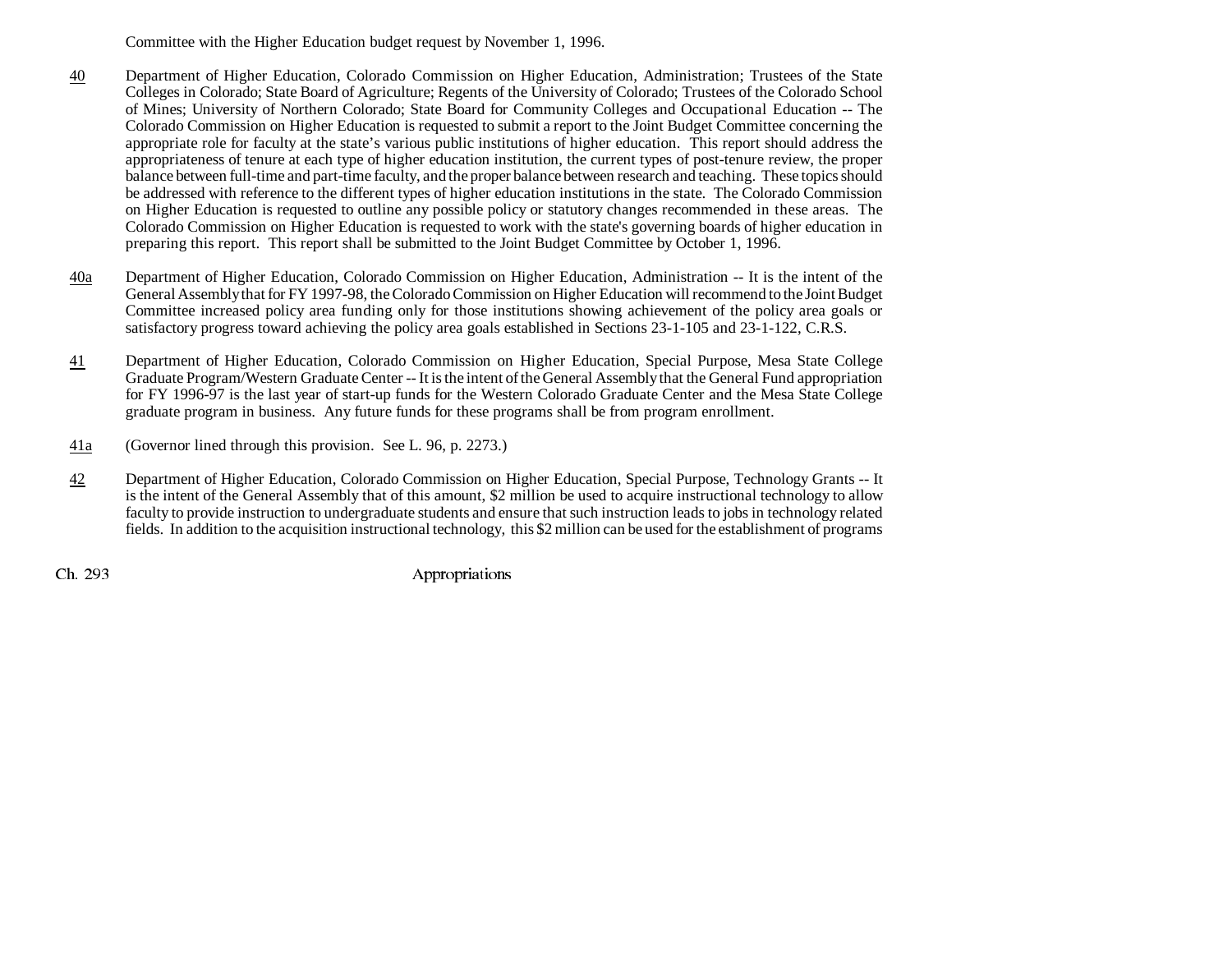|                 |              |             | APPROPRIATION FROM |              |               |              |  |  |
|-----------------|--------------|-------------|--------------------|--------------|---------------|--------------|--|--|
|                 |              |             | GENERAL            |              | CASH          |              |  |  |
| ITEM &          |              | GENERAL     | <b>FUND</b>        | CASH         | <b>FUNDS</b>  | FEDERAL.     |  |  |
| <b>SUBTOTAL</b> | <b>TOTAL</b> | <b>FUND</b> | <b>EXEMPT</b>      | <b>FUNDS</b> | <b>EXEMPT</b> | <b>FUNDS</b> |  |  |
|                 |              |             |                    |              |               |              |  |  |

to train higher education faculty, other instructional personnel, and undergraduate students in the use of new and emerging instructional technology.

- 43 Department of Higher Education, Colorado Commission on Higher Education, Special Purpose, Enrollment/Cash Fund Contingency -- The Colorado Commission on Higher Education may transfer spending authority from this line item to the Governing Boards in the event that tuition or other cash fund revenues increase beyond appropriated levels. The spending authority for this line item shall be in addition to the funds appropriated directly to the Governing Boards. The Colorado Commission on Higher Education shall not authorize transfers for spending authority from this line item to support tuition or fee increases.
- 44 Department of Higher Education, Colorado Commission on Higher Education, Financial Aid, Work Study -- It is the intent of the General Assembly to allow the Colorado Commission on Higher Education to roll forward 2 percent of the Work Study appropriation to the next fiscal year.
- 45 Department of Higher Education, Trustees of the State Colleges in Colorado; State Board of Agriculture; Regents of the University of Colorado; Trustees of the Colorado School of Mines; University of Northern Colorado; State Board for Community Colleges and Occupational Education -- It is the intent of the General Assembly that operating and travel costs be reduced by 1 percent for each governing board from their FY 1995-96 levels.
- 46 Department of Higher Education, Trustees of the State Colleges in Colorado; State Board of Agriculture; Regents of the University of Colorado; Trustees of the Colorado School of Mines; University of Northern Colorado; State Board for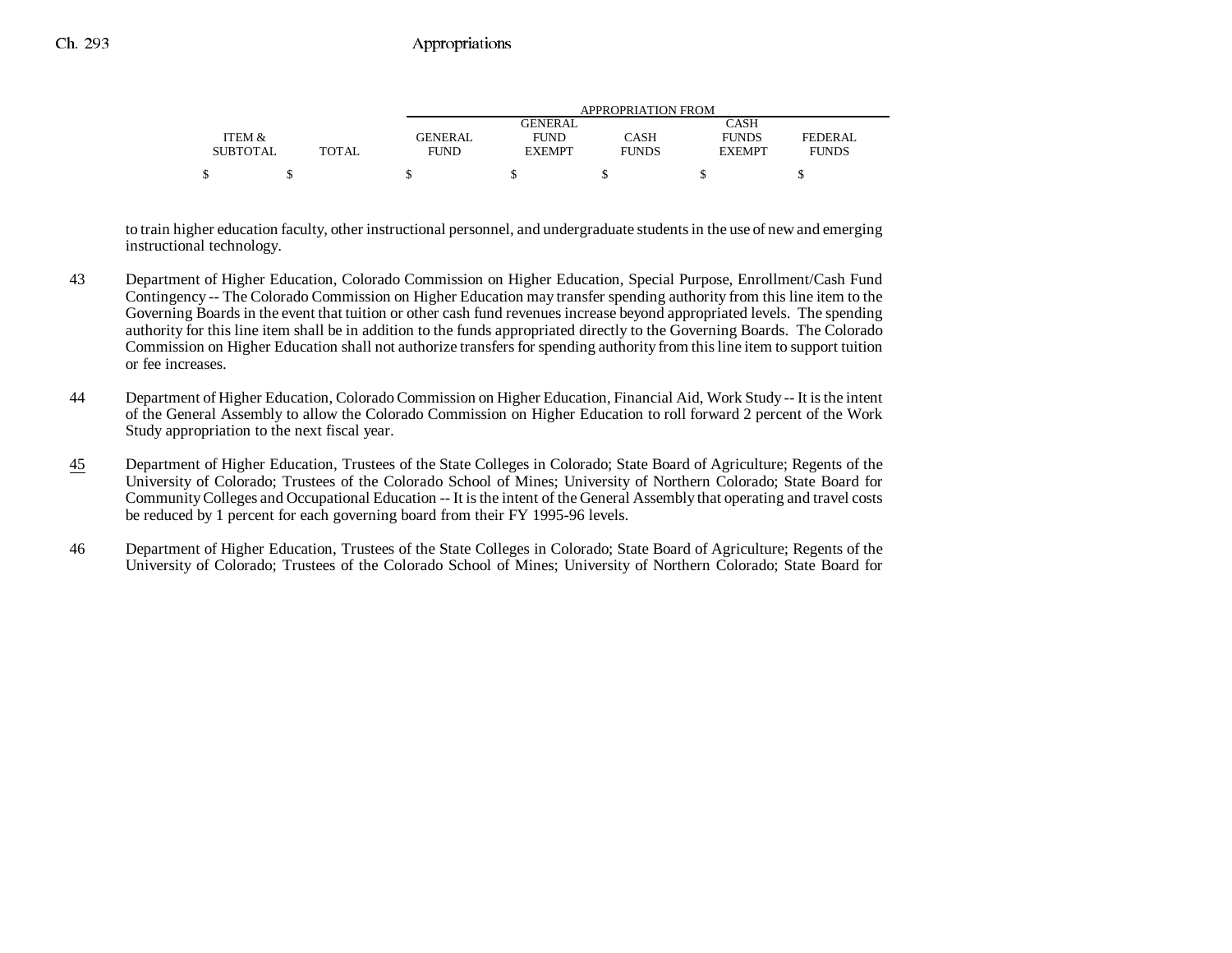Community Colleges and Occupational Education -- It is the intent of the General Assembly that the average resident tuition rates by Governing Board be raised up to 2.3 percent and the average nonresident tuition rates by Governing Board be raised up to 4.3 percent. These rates are used in order to increase spending authority for program enhancements and this is not an attempt by the General Assembly to set tuition policy. Each Governing Board will give consideration to establishing equity of tuition increases among the campuses under the Governing Board's jurisdiction. In addition to the tuition increases outlined above, Metro State College of Denver is allowed to increase its resident and non-resident tuition rates by up to 4 percent above the standard increases approved for all institutions. Also, the General Assembly has approved an additional \$401,011 in tuition spending authority for the following programs at the University of Colorado Health Sciences Center: Masters in Public Health; Graduate Program in Genetic Counseling; Child Health Associate/Physician Assistant Program; Bachelor of Science in Pharmacy Program; and Doctor of Pharmacy. The University of Colorado is allowed to increase the tuition in these programs in amounts not to exceed the additional spending authority specified above.

- 46a Department of Higher Education, Regents of the University of Colorado, Board of Regents and General Campuses, General Fund and Tuition Allocation -- It is the intent of the General Assembly that the Regents reduce their travel budget by \$5,000.
- 47 Department of Higher Education, State Board of Agriculture -- The appropriations for the Colorado State University Agricultural Experiment Station, Cooperative Extension Service, and the State Forest Service have been combined with the State Board of Agriculture line item. It is the intent of the General Assembly that funding for these agencies will be through the State Board of Agriculture for the fiscal years 1996-97, 1997-98, and 1998-99. The General Assembly requests that the State Board of Agriculture report to the Joint Budget Committee by November 1 of each year regarding the efficiencies and other benefits of the combined budget format. The General Assembly may reevaluate the budget structure for the FY 1997-98 fiscal year.
- 48 Department of Higher Education, Regents of the University of Colorado, Health Sciences Center, Colorado Child Health Plan, Administration -- It is the intent of the General Assembly that the Child Health Plan make efforts to reduce its administration and FTE costs. It is furthermore the intent of the General Assembly that this appropriation be used only toward direct program costs and that no General Fund appropriation be expended on administrative costs. The General Fund appropriation for FY 1996-97 is drawn from savings achieved from a one percent state-wide operating expenses reduction. In making this General Fund appropriation, however, the General Assembly in no way assures continuing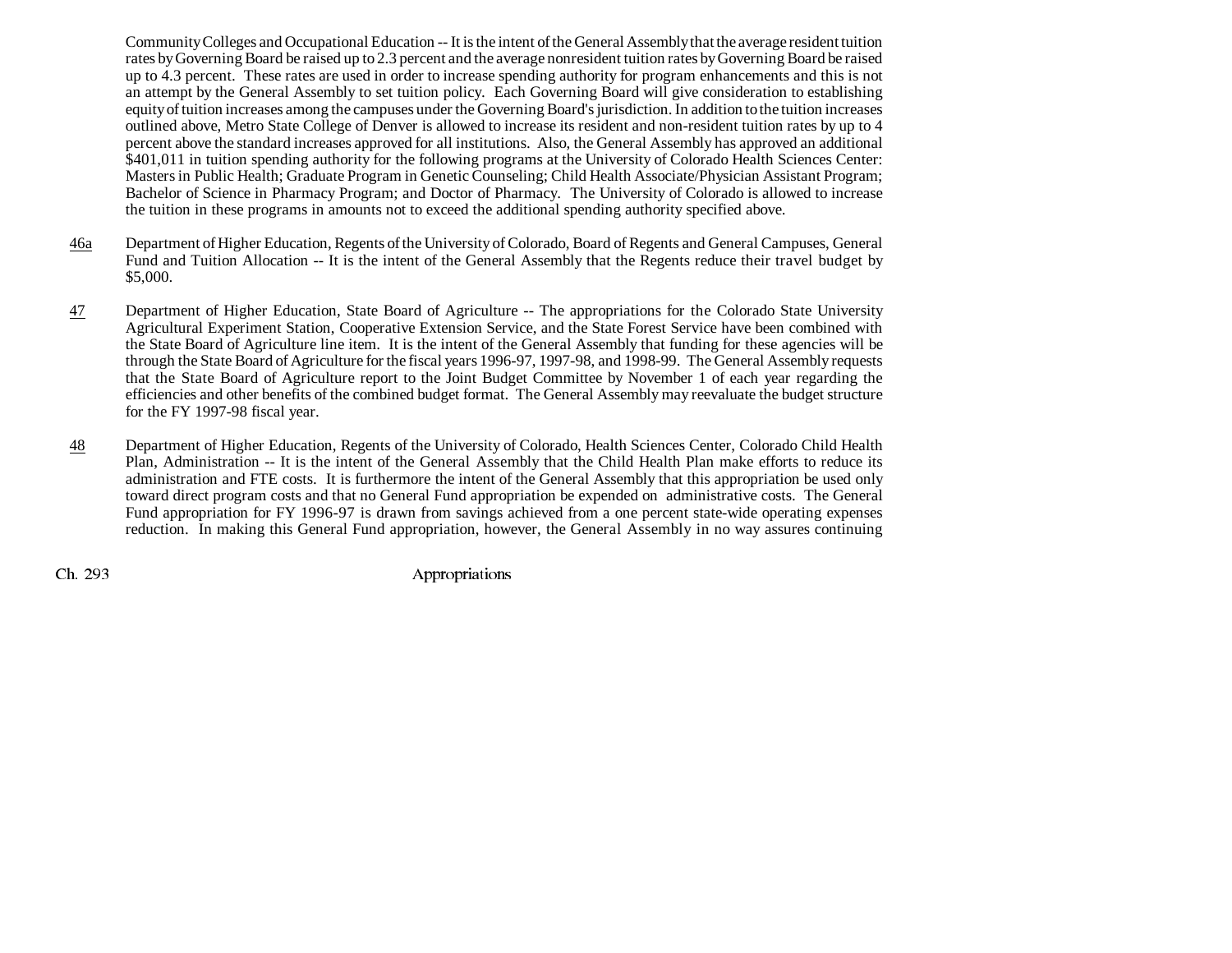|                 |       |             | APPROPRIATION FROM |              |               |              |  |
|-----------------|-------|-------------|--------------------|--------------|---------------|--------------|--|
|                 |       |             | <b>GENERAL</b>     |              | CASH          |              |  |
| ITEM &          |       | GENERAL     | <b>FUND</b>        | CASH         | <b>FUNDS</b>  | FEDERAL      |  |
| <b>SUBTOTAL</b> | TOTAL | <b>FUND</b> | <b>EXEMPT</b>      | <b>FUNDS</b> | <b>EXEMPT</b> | <b>FUNDS</b> |  |
| \$              |       |             |                    |              |               |              |  |

funding; therefore, the program should look to other sources of revenue to support the program. The Child Health Plan is requested to provide to the Joint Budget Committee by no later than October 15, 1996, its plan for utilizing other sources of revenue to support the on-going needs of the program and its suggestions for how to lower administrative overhead expenses associated with the operation of the current program.

- 49 Department of Higher Education, Division of Occupational Education, Customized Job Training; and Existing Industry Training -- These programs are requested to submit to the Joint Budget Committee, by November 1, 1996, a detailed plan for accountability including review criteria for selection of companies to participate, the number of new jobs created by these programs, the number of unemployed and underemployed individuals who were trained and employed by these programs, the amount of new personal income and state personal and corporate income tax generated by these programs, the time period for repayment of state investment in these programs, and the number of persons taken off state support programs and the money saved thereby. Up to ten percent of the Customized Job Training appropriation may be used to supplement the Existing Industry Training appropriation.
- 50 Department of Higher Education, State Historical Society; and Judicial Department, Courts Administration, Judicial/Heritage Complex -- It is the intent of the General Assembly that any requests for increased funding for the Judicial Heritage Complex should include an appropriate level of cash funds, federal funds, or both from sources available to the Colorado Commission on Higher Education and the Colorado Historical Society.
- 51 Department of Higher Education, State Historical Society, Administration, Administration and General -- The State Historical Society should continue to update the Joint Budget Committee on its progress to reduce General Fund support.